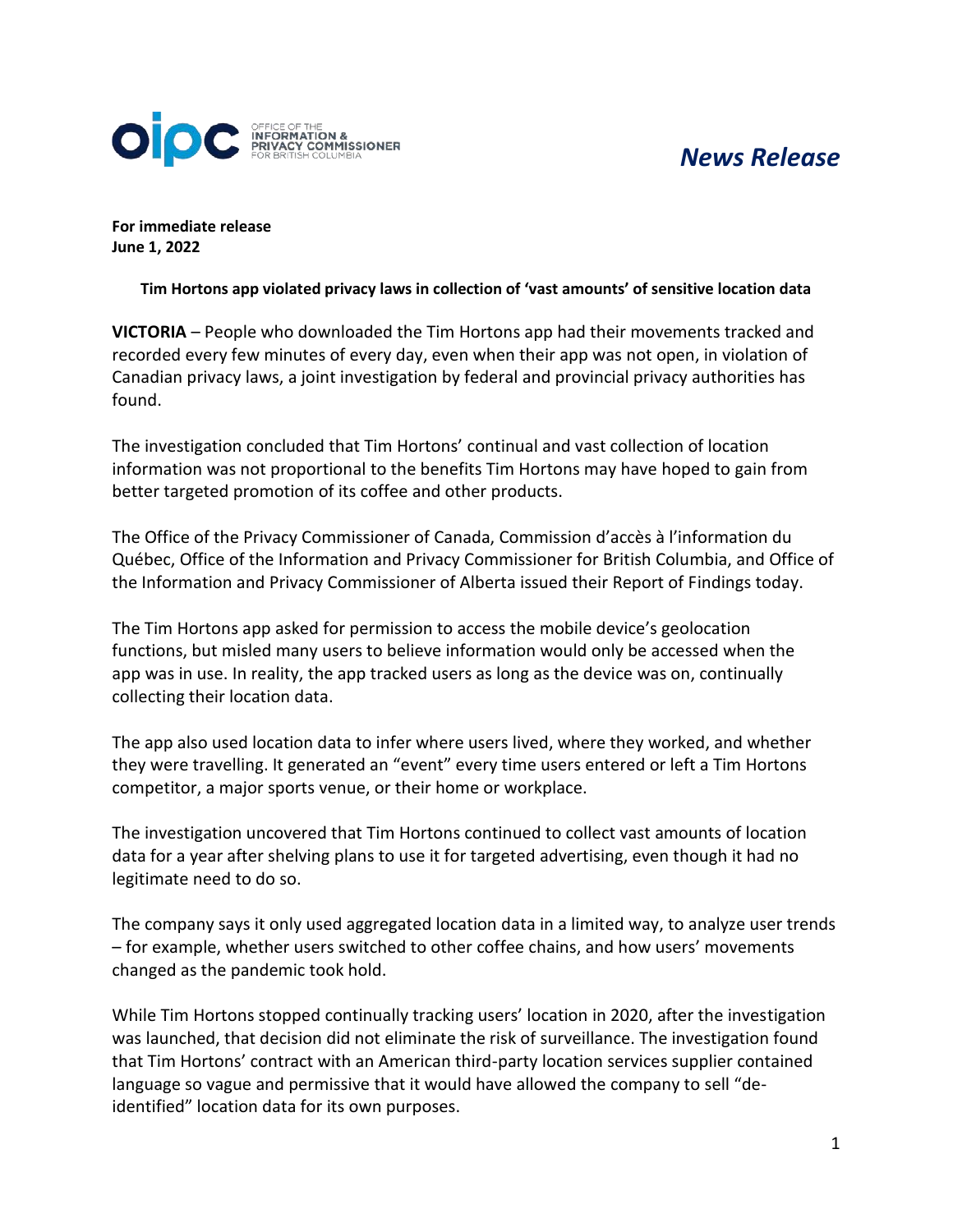There is a real risk that de-identified geolocation data could be re-identified. A [research report](https://www.priv.gc.ca/en/opc-actions-and-decisions/research/explore-privacy-research/2014/md_201410/) by the Office of the Privacy Commissioner of Canada underscored how easily people can be identified by their movements.

Location data is highly sensitive because it can be used to infer where people live and work, reveal trips to medical clinics. It can be used to make deductions about religious beliefs, sexual preferences, social political affiliations and more.

Organizations must implement robust contractual safeguards to limit service providers' use and disclosure of their app users' information, including in de-identified form. Failure to do so could put those users at risk of having their data used by data aggregators in ways they never envisioned, including for detailed profiling.

The investigation also revealed that Tim Hortons lacked a robust privacy management program for the app, which would have allowed the company to identify and address many of the privacy contraventions the investigation found.

The four privacy authorities recommended that Tim Hortons:

- Delete any remaining location data and direct third-party service providers to do the same;
- Establish and maintain a privacy management program that: includes privacy impact assessments for the app and any other apps it launches; creates a process to ensure information collection is necessary and proportional to the privacy impacts identified; ensures that privacy communications are consistent with, and adequately explain apprelated practices; and
- Report back with the details of measures it has taken to comply with the recommendations.

Tim Hortons agreed to implement the recommendations.

## **Quotes:**

"Tim Hortons clearly crossed the line by amassing a huge amount of highly sensitive information about its customers. Following people's movements every few minutes of every day was clearly an inappropriate form of surveillance. This case once again highlights the harms that can result from poorly designed technologies as well as the need for strong privacy laws to protect the rights of Canadians." – Daniel Therrien, Privacy Commissioner of Canada

"This report eloquently illustrates the risks inherent in the use of geolocation and the importance of transparent and accountable privacy practices. Without a suitable prior assessment, Tim Hortons collected sensitive information about its customers through its app, without their adequate knowledge or consent. It is to put an end to this kind of practice that Quebec has reviewed its legislation protecting personal information giving more powers to the